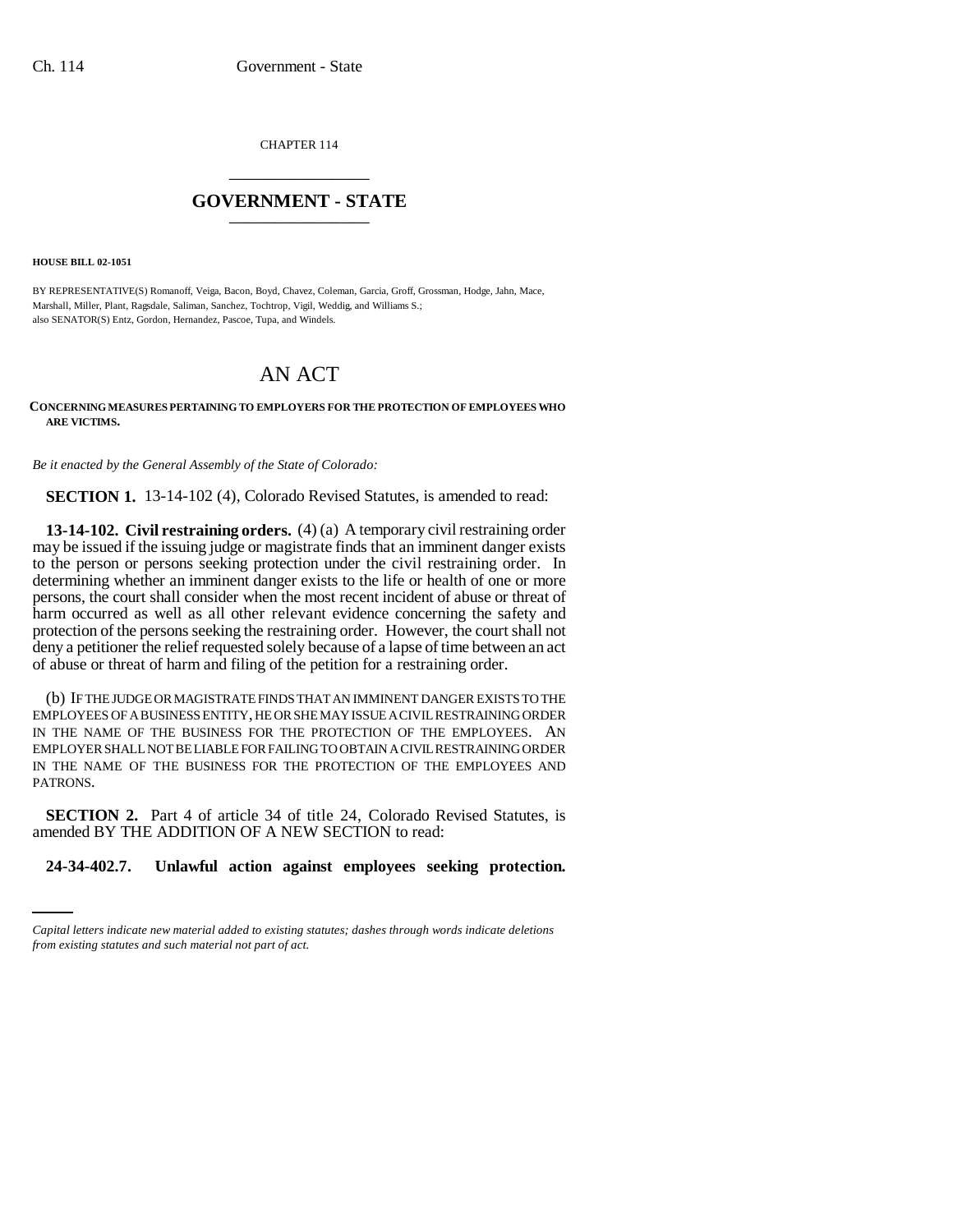Government - State Ch. 114

(1) (a) EMPLOYERS SHALL PERMIT AN EMPLOYEE TO REQUEST OR TAKE UP TO THREE WORKING DAYS OF LEAVE FROM WORK IN ANY TWELVE-MONTH PERIOD, WITH OR WITHOUT PAY, IF THE EMPLOYEE IS THE VICTIM OF DOMESTIC ABUSE, AS THAT TERM IS DEFINED IN SECTION 13-14-101 (2), C.R.S., THE VICTIM OF STALKING, AS THAT CRIME IS DEFINED IN SECTION 18-9-111 (4),C.R.S., THE VICTIM OF SEXUAL ASSAULT, AS THAT CRIME IS DEFINED IN SECTION 18-3-402, C.R.S., OR THE VICTIM OF ANY OTHER CRIME, THE UNDERLYING FACTUAL BASIS OF WHICH HAS BEEN FOUND BY A COURT ON THE RECORD TO INCLUDE AN ACT OF DOMESTIC VIOLENCE, AS THAT TERM IS DEFINED IN SECTION 18-6-800.3 (1), C.R.S. THIS SECTION SHALL ONLY APPLY IF SUCH EMPLOYEE IS USING THE LEAVE FROM WORK TO PROTECT HIMSELF OR HERSELF BY:

(I) SEEKING A CIVIL RESTRAINING ORDER TO PREVENT DOMESTIC ABUSE PURSUANT TO SECTION 13-14-102, C.R.S.;

(II) OBTAINING MEDICAL CARE OR MENTAL HEALTH COUNSELING OR BOTH FOR HIMSELF OR HERSELF OR FOR HIS OR HER CHILDREN TO ADDRESS PHYSICAL OR PSYCHOLOGICAL INJURIES RESULTING FROM THE ACT OF DOMESTIC ABUSE, STALKING, OR SEXUAL ASSAULT OR OTHER CRIME INVOLVING DOMESTIC VIOLENCE;

(III) MAKING HIS OR HER HOME SECURE FROM THE PERPETRATOR OF THE ACT OF DOMESTIC ABUSE, STALKING, OR SEXUAL ASSAULT OR OTHER CRIME INVOLVING DOMESTIC VIOLENCE OR SEEKING NEW HOUSING TO ESCAPE SAID PERPETRATOR;

(IV) SEEKING LEGAL ASSISTANCE TO ADDRESS ISSUES ARISING FROM THE ACT OF DOMESTIC ABUSE, STALKING, OR SEXUAL ASSAULT OR OTHER CRIME INVOLVING DOMESTIC VIOLENCE AND ATTENDING AND PREPARING FOR COURT-RELATED PROCEEDINGS ARISING FROM SAID ACT OR CRIME.

(b) THE PROVISIONS OF PARAGRAPH (a) OF THIS SUBSECTION (1) SHALL ONLY APPLY TO EMPLOYERS WHO EMPLOY FIFTY OR MORE EMPLOYEES AND TO EMPLOYEES WHO HAVE BEEN EMPLOYED WITH THE EMPLOYER FOR TWELVE MONTHS OR MORE.

(2) (a) EXCEPT IN CASES OF IMMINENT DANGER TO THE HEALTH OR SAFETY OF THE EMPLOYEE, AN EMPLOYEE SEEKING LEAVE FROM WORK PURSUANT TO THIS SECTION SHALL PROVIDE HIS OR HER EMPLOYER WITH THE APPROPRIATE ADVANCE NOTICE OF SUCH LEAVE AS MAY BE REQUIRED BY THE EMPLOYER'S POLICY AND SUCH DOCUMENTATION AS MAY BE REQUIRED BY THE EMPLOYER.

(b) AN EMPLOYEE SEEKING LEAVE PURSUANT TO THIS SECTION, PRIOR TO RECEIVING SUCH LEAVE, SHALL EXHAUST ANY AND ALL ANNUAL OR VACATION LEAVE, PERSONAL LEAVE, AND SICK LEAVE, IF APPLICABLE, THAT MAY BE AVAILABLE TO THE EMPLOYEE, UNLESS THE EMPLOYER WAIVES THIS REQUIREMENT.

(c) ALL INFORMATION RELATED TO THE EMPLOYEE'S LEAVE PURSUANT TO THIS SECTION SHALL BE KEPT CONFIDENTIAL BY THE EMPLOYER.

(3) (a) IT SHALL BE UNLAWFUL FOR ANY EMPLOYER TO INTERFERE WITH, RESTRAIN, OR DENY THE EXERCISE OF OR ANY ATTEMPT TO EXERCISE ANY RIGHTS PROVIDED UNDER THIS SECTION.